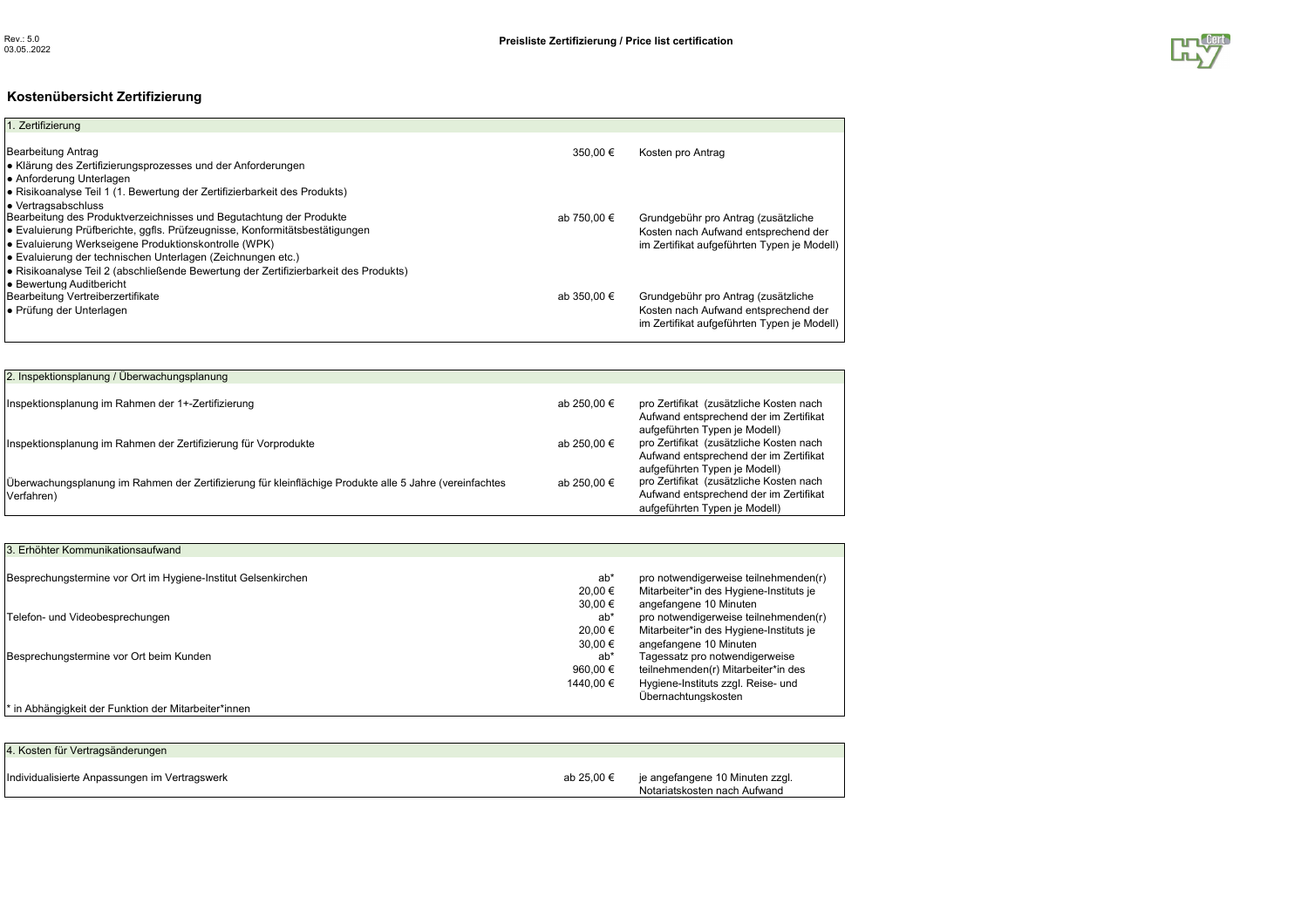

| 5. Ausstellung Zertifikat (deutsch)    |                      |                                                                                            |
|----------------------------------------|----------------------|--------------------------------------------------------------------------------------------|
| 1 - 9 Zertifikate<br>ab 10 Zertifikate | 200.00 €<br>150.00 € | pro Zertifikat<br>pro Zertifikat                                                           |
| 1 - 9 Zertifikate                      | 200.00 €             | pro Übersetzung ins Englische (weitere                                                     |
| lab 10 Zertifikate                     | 150.00 €             | Sprachen nach Aufwand)<br>pro Übersetzung ins Englische (weitere<br>Sprachen nach Aufwand) |

| 6. Verwaltungsgebühr (jährliche Kosten pro Zertifikat) |             |                                                                                                              |
|--------------------------------------------------------|-------------|--------------------------------------------------------------------------------------------------------------|
| Verfahren 1+ / Vereinfachtes Verfahren / Vorprodukte   | ab 200.00 € | pro Zertifikat (zusätzliche Kosten nach<br>Aufwand entsprechend der im Zertifikat<br>aufgeführten Einheiten) |

| 7. Außerordentliche Verwaltungsgebühr            |          |                                                                                                                 |
|--------------------------------------------------|----------|-----------------------------------------------------------------------------------------------------------------|
| Zertifikatserweiterung, Änderungen, Umschreibung | 250.00 € | Grundgebühr (zusätzliche Kosten nach<br>Aufwand entsprechend der im Zertifikat<br>aufgeführten Typen je Modell) |

| 8. Inspektionen / Begutachtung                          |            |                                         |
|---------------------------------------------------------|------------|-----------------------------------------|
|                                                         |            |                                         |
| Stundensatz                                             | 158.00 €   |                                         |
| Fahrtkosten pro km                                      | $0.85 \in$ |                                         |
| pauschal pro Tag *                                      | 1.250.00 € | Europa                                  |
|                                                         | 2.000,00 € | Türkei, Israel, Mittlerer Osten, Asien, |
|                                                         |            | Indien, Russland                        |
|                                                         | 3.000.00 € | Afrika                                  |
| * Reise- und Übernachtungskosten sind nicht inbegriffen |            |                                         |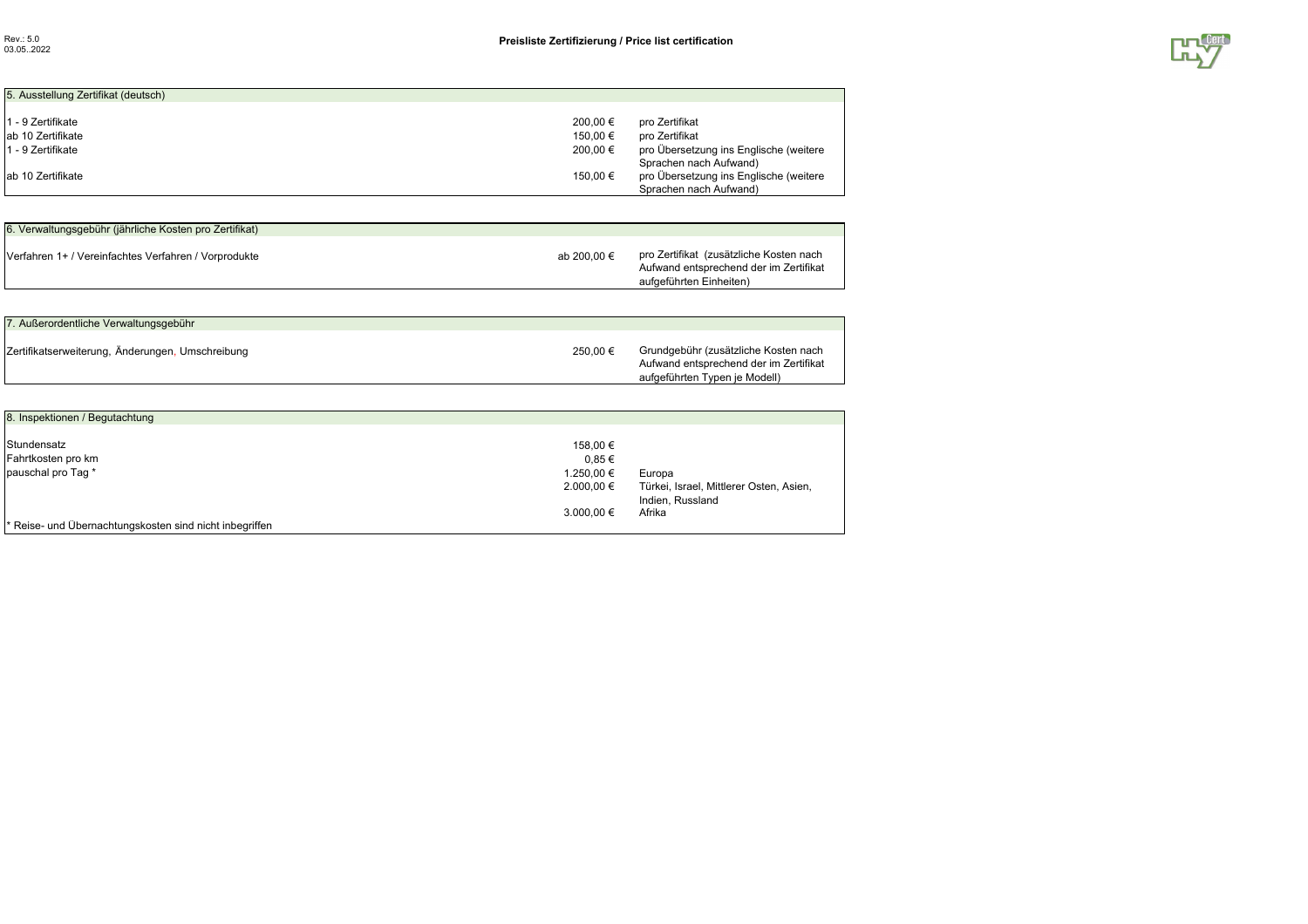

## **Overview Prices Certification**

| 1. Certification                                                                                                                                                                                                                                                                                           |                   |                                                                                                                        |
|------------------------------------------------------------------------------------------------------------------------------------------------------------------------------------------------------------------------------------------------------------------------------------------------------------|-------------------|------------------------------------------------------------------------------------------------------------------------|
| Applicationprocessing<br>• Clarification of certification process and requirements<br>• Documents request                                                                                                                                                                                                  | 350,00 €          | Costs per application                                                                                                  |
| • Risk evaluation part 1 (1. assessment of basic certifiability of the product)<br>• Contracting<br>Processing of the product directory and evaluation of products<br>Evaluation of test reports, if required test certificates, confirmations of confirmity<br>• Evaluation of factory production control | from 750,00 €     | Basic fee per application (additional costs<br>might apply depending on effort according<br>to listed types per model) |
| • Evaluation of technical documets (drawings etc.)<br>• Risk evaluation part 2 (final evaluation of certifiability of the product)<br>• Evaluation of audit report<br>Processing of certificates for distributors                                                                                          | arom 350,00 €     | Basic fee per certificate (additional costs                                                                            |
| <b>Evaluation of documents</b>                                                                                                                                                                                                                                                                             |                   | might apply depending on effort according<br>to listed types per model)                                                |
|                                                                                                                                                                                                                                                                                                            |                   |                                                                                                                        |
| 2. Planning of inspection / planning of monitoring                                                                                                                                                                                                                                                         |                   |                                                                                                                        |
| Inspection planning within the framework of 1+-certification                                                                                                                                                                                                                                               | from 250,00 $\in$ | Basic fee per certificate (additional costs<br>might apply depending on effort according<br>to listed types per model) |
| Inspection planning within the framework of pre-products                                                                                                                                                                                                                                                   | from 250,00 €     | Basic fee per certificate (additional costs<br>might apply depending on effort according<br>to listed types per model) |
| Planning of monitoring within the framework of small-scale products every 5 years (simplified procedure)                                                                                                                                                                                                   | from 250,00 $\in$ | Basic fee per certificate (additional costs<br>might apply depending on effort according<br>to listed types per model) |

| 3. Increased costs for communication                    |          |                                            |
|---------------------------------------------------------|----------|--------------------------------------------|
| On-site meetings at the Hygiene Institute Gelsenkirchen | from*    | Per necessarily participating employee(s)  |
|                                                         | 20,00€   | of the Institute of Hygiene per 10 minutes |
|                                                         | 25.00€   | or part thereof                            |
| Telephone and video meetings                            | from*    | Per necessarily participating employee(s)  |
|                                                         | 20,00€   | of the Institute of Hygiene per 10 minutes |
|                                                         | 25.00€   | or part thereof                            |
| Meetings at the customer's site                         | from*    | Daily rate per necessarily participating   |
|                                                         | 960.00€  | employee(s) of the Institute of Hygiene    |
|                                                         | 1200,00€ | plus travel and accommodation expenses     |
| * depending on the function of the employees            |          |                                            |

| 4. Costs for contract amendments           |                  |                                                                            |
|--------------------------------------------|------------------|----------------------------------------------------------------------------|
| Individualized adjustments in the contract | from $\in$ 25.00 | Per 10 minutes plus notary's fees<br>according to time and effort involved |